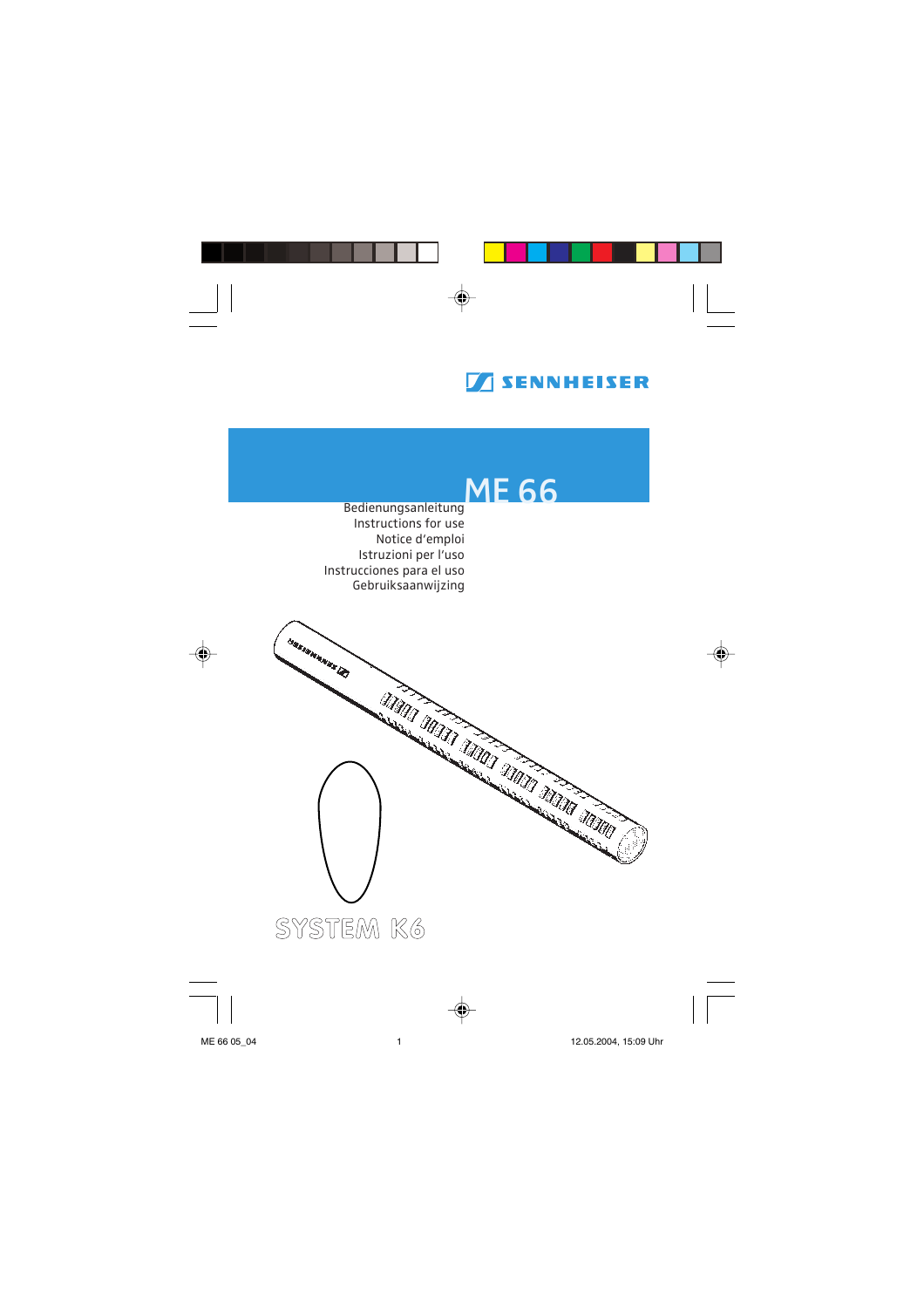**Mikrofonmodul passend zum Speiseadapter K6 oder K6P.**

| Technische Daten                   |                            |
|------------------------------------|----------------------------|
| Übertragungsbereich                | 40 - 20000 Hz $\pm$ 2,5 dB |
| Richtcharakterstik                 | Keule / Superniere         |
| Freifeldleerlaufübertragungsfaktor | 50 mV/Pa $\pm$ 2,5 dB      |
| Ersatzgeräuschpegel                | 10 dB (nach DIN IEC 651)   |
|                                    | 21 dB (nach CCIR 468-3)    |
| Grenzschalldruck bei K = 1%        | 125 dB(A) bei 1 kHz        |
| Abmessungen in mm                  | 221 x 22,5                 |
| Gewicht                            | 65 g                       |
|                                    |                            |

**Microphone module suitable for powering module K6 or K6P.**

| Technical data                          |                            |
|-----------------------------------------|----------------------------|
| Frequency response                      | 40 - 20000 Hz $\pm$ 2.5 dB |
| Pick-up pattern                         | supercardioid / lobe       |
| Free field no-load sensitivity          | 50 mV/Pa $\pm$ 2.5 dB      |
| Equivalent sound pressure level         | 10 dB (as per DIN IEC 651) |
|                                         | 21 dB (as per CCIR 468-3)  |
| Max. sound pressure level for $K = 1\%$ | 125 dB(A) for 1 kHz        |
| Dimensions in mm                        | 221 x 22.5                 |
| Weight                                  | 65 g                       |
|                                         |                            |

**Module microphone pour l'adaptateur d'alimenation K6 ou K6P.**

Caractéristiques techniques

| Bande passante                                              | 40 - 20000 Hz $\pm$ 2,5 dB |
|-------------------------------------------------------------|----------------------------|
| Directivité                                                 | supercardioïde / lobe      |
| Facteur de transmission à vide                              | 50 mV/Pa $\pm$ 2,5 dB      |
| Volume sonore équivalent                                    | 10 dB (selon DIN IEC 651)  |
|                                                             | 21 dB (selon CCIR 468-3)   |
| Limite de pression acoustique à $K = 1\%$ 125 dB(A) à 1 kHz |                            |
| Dimensions en mm                                            | 221 x 22,5                 |
| Poids                                                       | 65 g                       |

Änderungen vorbehalten / Subject to alterations / Sous réserve de modification.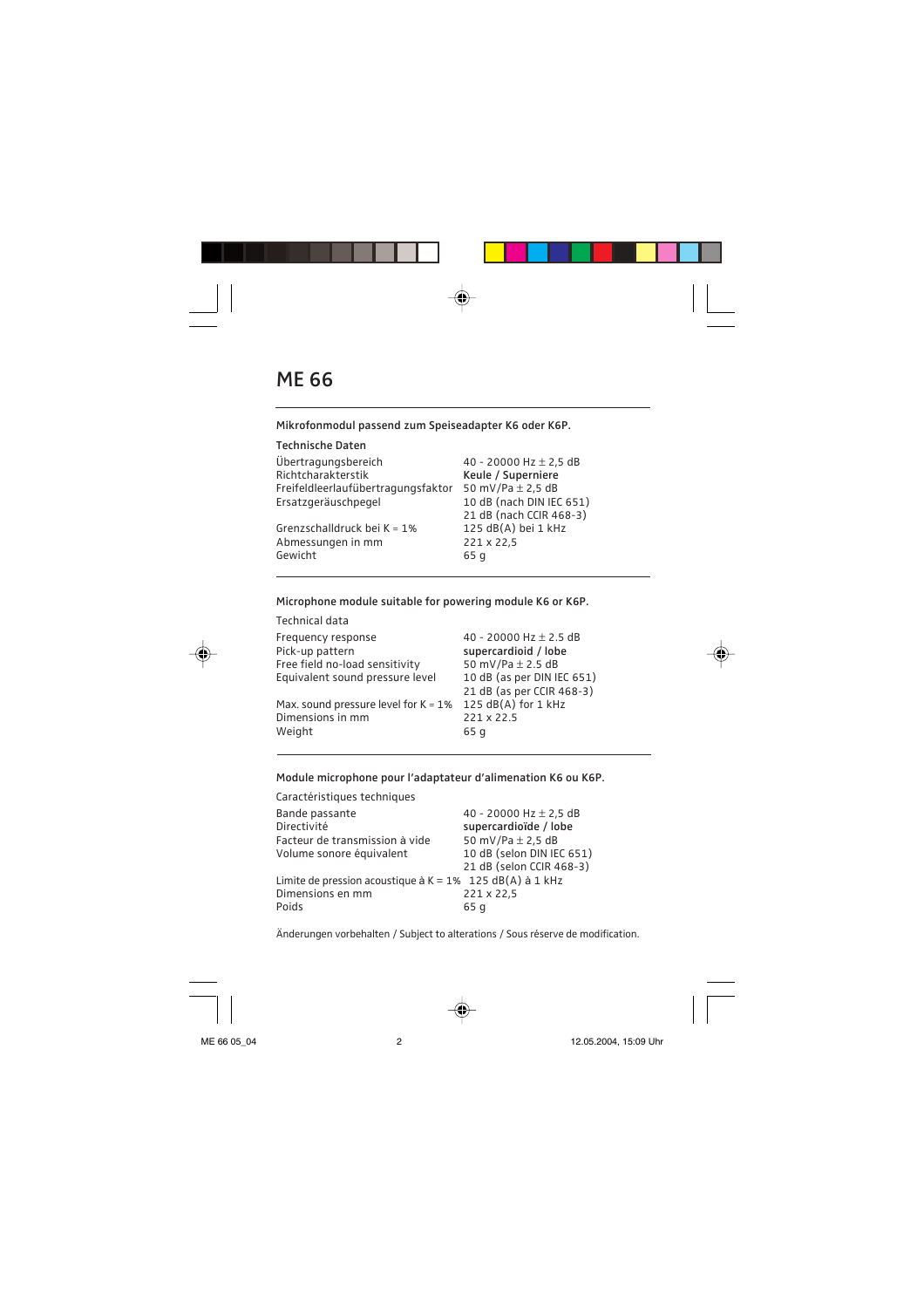**Modulo microfono adatto all'adattatore di alimentazione K6 o K6P.**

DatI tecnici

| Dati techici                                                |                             |
|-------------------------------------------------------------|-----------------------------|
| Gamma di freguenza                                          | 40 - 20000 Hz $\pm$ 2,5 dB  |
| Direttività                                                 | supercardioide / clava      |
| Coefficiente di transmissione a vuoto 50 mV/Pa $\pm$ 2.5 dB |                             |
| Livello di rumore equivalente                               | 10 dB (secondo DIN IEC 651) |
|                                                             | 21 dB (secondo CCIR 468-3)  |
| Pressione acustica limite a $K = 1\%$                       | $125 dB(A)$ a 1 kHz         |
| Dimensioni in mm                                            | 221 x 22,5                  |
| Peso                                                        | 65 g                        |
|                                                             |                             |

**Modulo micrófono para el adaptador de alimentación K6 o K6P.**

Caracteristicas tecnicas Gama de frecuencia  $40 - 20000$  Hz  $\pm 2,5$  dB<br>Directividad supercardioide / lobula supercardioide / lobular<br>50 mV/Pa + 2.5 dB Factor de transmisión en vacío 50 mV/Pa ± 2,5 dB<br>Volumen sonoro equivalente 10 dB (seqún DIN IEC 651) Volumen sonoro equivalente 21 dB (según CCIR 468-3) Límite de presión acústica a K =  $1\%$  125 dB(A) a 1 kHz<br>Dimensiones en mm 221 x 22.5 Dimensiones en mm<br>Peso Peso 65 g

**Mikrofoonmoduul behorend bij de netadapter K6 of K6P.**

| Technische gegevens                  |                             |
|--------------------------------------|-----------------------------|
| Weergavebereik                       | 40 - 20000 Hz $\pm$ 2,5 dB  |
| Richtkarakteristiek                  | Supernier / keul            |
| Onbelaste werking fregu.-faktor veld | 50 mV/Pa $\pm$ 2,5 dB       |
| Vervangend geluidsdrukniveau         | 10 dB (volgens DIN IEC 651) |
|                                      | 21 dB (volgens CCIR 468-3)  |
| Max. geluidsdrukniveau bij K = 1%    | $125 dB(A)$ bij 1 kHz       |
| Afmetingen in mm                     | 221 x 22,5                  |
| Gewicht                              | 65q                         |
|                                      |                             |

Con riserva di modifiche / Modificaciones reservadas / Wijzigingen voorbehouden.